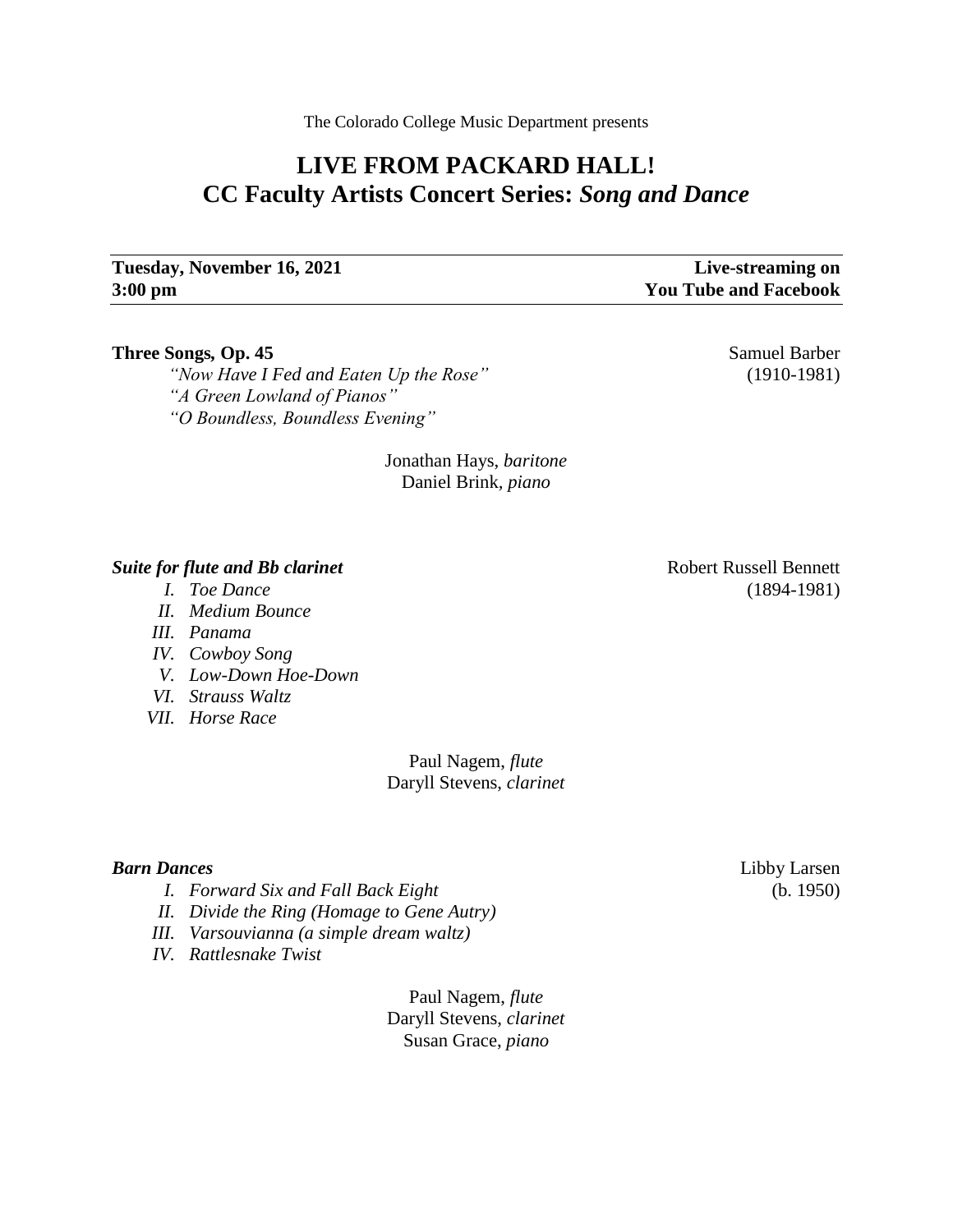### **from** *Hermit Songs***, Op. 29** Samuel Barber

*"At St. Patrick's Purgatory"* (1910-1981) *"St. Ita's Vision" "The Desire for Hermitage"*

### Jennifer DeDominici, *mezzo soprano* Daniel Brink, *piano*

### **Trio for piano, oboe, and horn, Op. 188** Carl Reinecke

- *I. Allegro moderato* (1824-1910)
- *II. Scherzo*
- *III. Adagio*
- *IV. Finale - Allegro ma non troppo*

Susan Grace, *piano* Monica Ding, *oboe* Sarah Ford, *horn*

哈哈哈

### **ABOUT THE ARTISTS**

**DANIEL BRINK** is well known as a teacher, vocal coach, collaborative artist, and adjudicator throughout the Front Range of Colorado. He has been a member of the music faculty of Colorado College since 1987 and has taught on the faculty of the Colorado College Vocal Arts Festival since its inception. Outside CC, Dan serves as Assistant Conductor and Principal Pianist for the Colorado Springs Chorale. He also serves as Accompanist/Coach and Music Director for Opera Theatre of the Rockies, and frequently performs in recital with singers throughout Colorado. Dan is also a talented arranger whose works have been performed by the Colorado Springs Chorale, the Colorado Springs Children's Chorale, the Colorado Vocal Arts Ensemble, the Colorado Springs Symphony, and many small ensembles throughout the region. He received his Bachelor's degree in Piano Performance from the University of Southern Colorado, and received his Master of Music degree in Collaborative Piano from the University of Colorado at Boulder.

**JENNIFER DEDOMINICI** is a true crossover artist, having performed major roles in opera, musical theater, concerts, and even film. She has been seen on the stages of many venues here in Colorado Springs: Francesca in *Bridges of Madison County* (Henry Award Winner for Outstanding Actress in a Musical), Dorabella in Mozart's *Così fan tutte*, Mary Poppins in *Mary Poppins*, Judy in *9 to 5*, Sarah Brown in *Guys and Dolls*, Charity in *Barnum*, Grace in *Annie*, Maria in *The Sound of Music*, Petra in *A Little Night Music*, Carmen in *Carmen*, Angharad in *How Green Was My Valley*, Hänsel in the opera *Hänsel und Gretel*, Rosina in *Il barbiere di Sivigli*a, Mrs. Jones in *Street Scene*, and Angelina in *La Cenerentola*. Elsewhere in the musical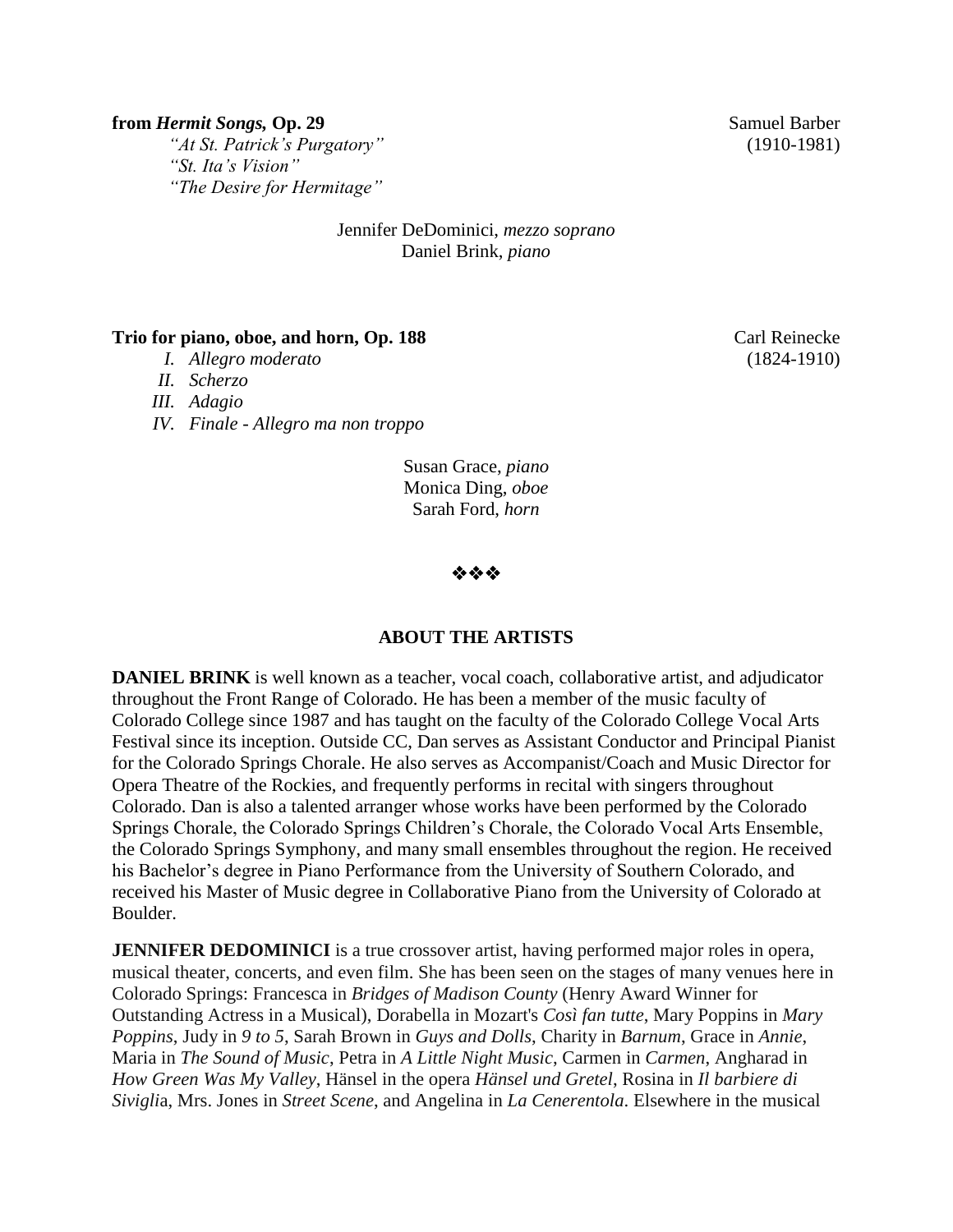theater world, she has performed the iconic roles of Aldonza in *Man of La Mancha*, Carrie Pipperidge in *Carousel*, Guenevere in *Camleot*, Nellie Forbush in *South Pacific*, and Claudia in *Nine*. In opera she has been in Mozart's *The Magic Flute*, Gounod's *Faust*, *Nixon in China* by John Adams, among others. She worked with Tim Rice on his show for the Seabourn Cruise Line and joined a star-studded cast in a concert version of *My Fair Lady* featuring Emmy-awardwinning Peter Scolari and Broadway artist Elena Shaddow which played with the Milwaukee Symphony and North Carolina Symphony. Jennifer has also sung with the Chamber Orchestra of the Springs, the Colorado Springs Philharmonic, the National Repertory Orchestra, the Fresno Philharmonic, the Cleveland Pops, and the Denver Philharmonic. She was an Apprentice Artist at the Santa Fe Opera and at Anchorage Opera and has performed at Central City Opera, Indianapolis Opera, San Diego Opera, Piedmont Opera, Opera Fort Collins, Opera Theatre of the Rockies, and Opera Colorado. She is a first-place winner of the Denver Lyric Opera Guild Auditions, a NATS Singer of the Year, and a four-time Regional Finalist in the Metropolitan Opera National Council Auditions.

**MONICA DING** hails from Mount Prospect, IL. She attended the Peabody Conservatory of Music in Baltimore, Maryland on a full scholarship where she received a B.M. degree in 1996. Monica then attended Northwestern University, where she graduated in 1997 with a M.M. degree in oboe performance. She has performed with the Guanajuato Symphony Orchestra in Mexico, the Tamaulipas Music Festival Orchestra, the Chicago Chamber Orchestra, the Chicago Philharmonic, and the International Chamber Music Festival in Prague, and has been Professor of Oboe at the Zacatecas University in Zacatecas, Mexico. Her teachers have been Ray Still, Sara Watkins and Carl Sonik. She joined the USAF of the Golden West in 2002 and has been a member of the Academy Band since 2007, holding the rank of Technical Sergeant, and currently performs with the Concert Band, Rampart Winds, and the Marching Band. She teaches oboe lessons at Colorado College and is the newest member of the Colorado College Woodwind Quintet.

**SARAH FORD** joined the Colorado Springs Philharmonic in September 2016 as part of the horn section. She began teaching horn at CSU-Pueblo, UC-Colorado Springs, and Colorado College. Ms. Ford performs regularly with local groups such as the Boulder Philharmonic, Chamber Orchestra of the Springs, and the Classical Brass Quintet in Littleton, CO. Before moving cross-country to Colorado, she earned her Master of Music from the Yale School of Music and her Bachelor of Music degree from Rutgers University, Mason Gross School of the Arts. Ms. Ford has studied with some of the great horn pedagogues; Denise Tryon, Eric Reed, Bill Purvis, and Radek Baborák in the Czech Republic are a few. Ford teaches at Colorado Springs' Summer Brass program and has participated in the National Repertory Orchestra, Crested Butte Music Festival, the Pierre Monteux School, the National Music Festival, the Kennedy Center Summer Music Institute, and other programs.

Grammy nominated pianist and Steinway Artist, **SUSAN GRACE** has performed solo and chamber recitals, and has appeared as soloist with orchestras in the United States, Europe, the former Soviet Union, Korea, India and China. She has also performed in the Aspekte Festival in Salzburg, St Paul Chamber Orchestra's new-music series Engine 408, Phillips Collection in Washington, D.C., the Grand Teton Festival, the Cape Cod Music Festival, Festival Mozaic, Concordia Chamber Players, Music at Oxford, and the Helmsley Festival in England. She is a member of *Quattro Mani*, an internationally acclaimed two-piano ensemble with NY pianist